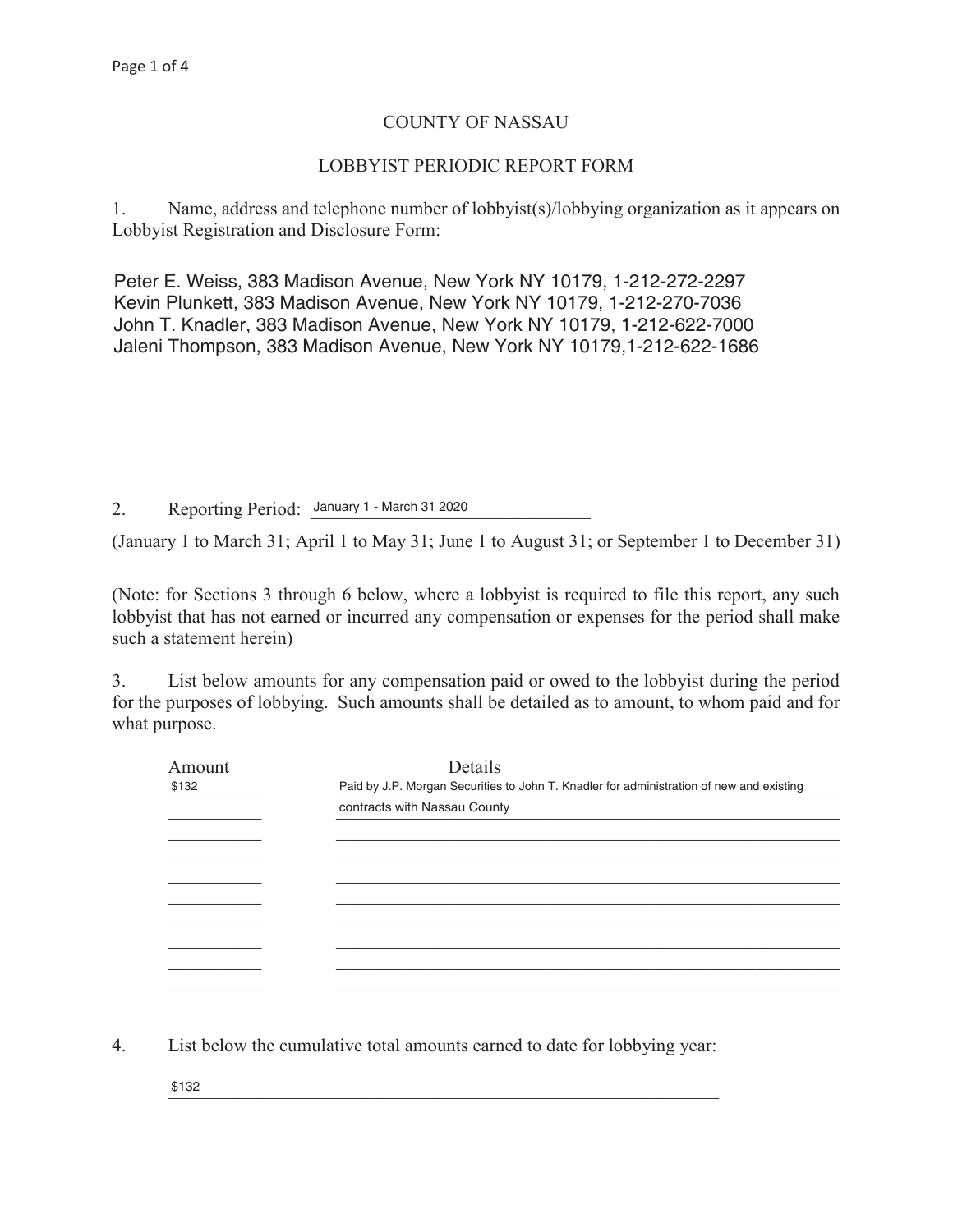5. List below amounts for any expenses expended or incurred by the lobbyist during the period for the purposes of lobbying. Such amounts shall be detailed as to amount, to whom paid and for what purpose.

| Amount | Details |  |  |  |  |
|--------|---------|--|--|--|--|
| N/A    | N/A     |  |  |  |  |
|        |         |  |  |  |  |
|        |         |  |  |  |  |
|        |         |  |  |  |  |
|        |         |  |  |  |  |
|        |         |  |  |  |  |
|        |         |  |  |  |  |
|        |         |  |  |  |  |
|        |         |  |  |  |  |
|        |         |  |  |  |  |
|        |         |  |  |  |  |
|        |         |  |  |  |  |
|        |         |  |  |  |  |

6. List below the cumulative total amounts expended to date for lobbying year:

 $\frac{1}{20}$ \$0

(In lieu of completing 7 through 10 below, you may attach a copy of your Lobbyist Registration and Disclosure Form, provided the information has not changed.)

7. List whether and where the lobbyist(s)/lobbying organization is registered as a lobbyist (e.g. Nassau County, New York State):

Peter E. Weiss, John T. Knadler, Kevin Plunkett, and Jaleni Thompson are registered registered to lobby in New York City. lobbyists in New York State and Nassau County. Peter E. Weiss and Kevin Plunkett are

8. Name, address and telephone number of client(s) by whom, or on whose behalf, the lobbyist is retained, employed or designated.

\_\_\_\_\_\_\_\_\_\_\_\_\_\_\_\_\_\_\_\_\_\_\_\_\_\_\_\_\_\_\_\_\_\_\_\_\_\_\_\_\_\_\_\_\_\_\_\_\_\_\_\_\_\_\_\_\_\_\_\_\_\_\_\_\_\_\_\_\_\_\_\_\_\_\_\_\_\_ 383 Madison Avenue \_\_\_\_\_\_\_\_\_\_\_\_\_\_\_\_\_\_\_\_\_\_\_\_\_\_\_\_\_\_\_\_\_\_\_\_\_\_\_\_\_\_\_\_\_\_\_\_\_\_\_\_\_\_\_\_\_\_\_\_\_\_\_\_\_\_\_\_\_\_\_\_\_\_\_\_\_\_ 551-205-2443J.P. Morgan Securities New York, NY 10179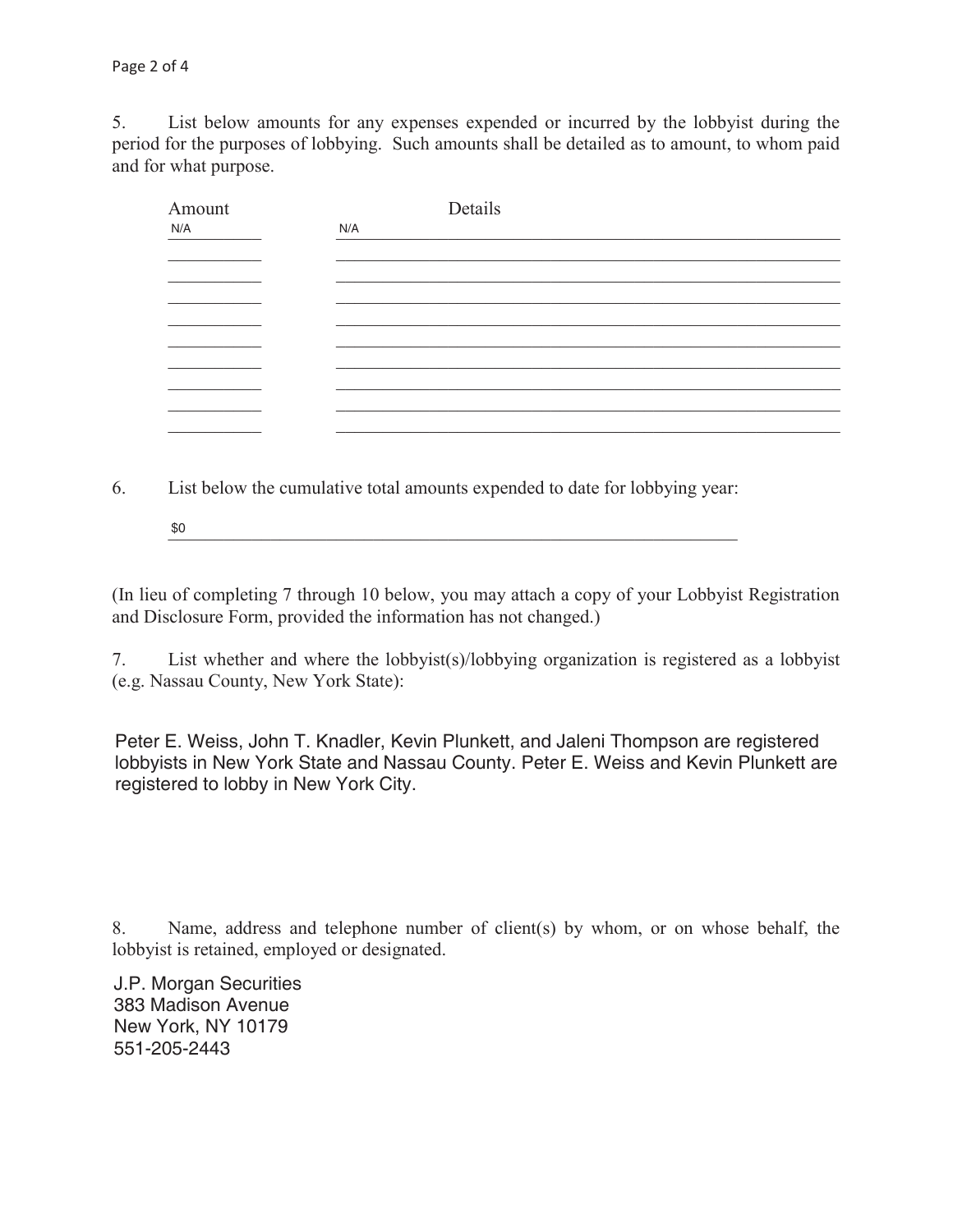Describe lobbying activity conducted, or to be conducted, in Nassau County, and identify 9.  $client(s)$  for each activity listed, during the Reporting Period.

Lobbying activities with Nassau County officials are related to RFP procurement and administrative processes

The name of persons, organizations or governmental entities before whom the lobbyist has  $10.$ lobbied during the period.

Phil Wasserman, Office of Management and Budget